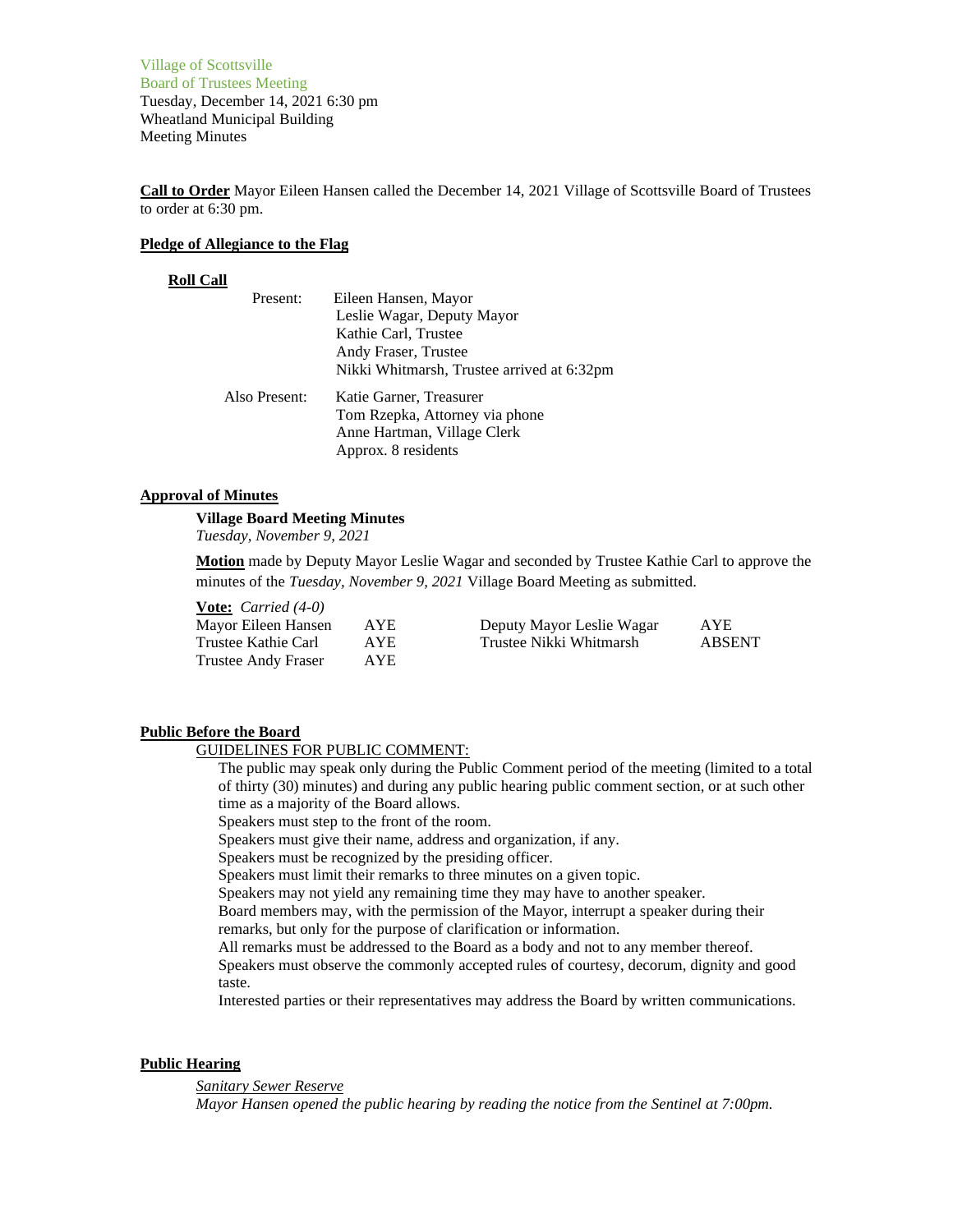### **Village of Scottsville NOTICE OF PUBLIC HEARING**

**PLEASE TAKE NOTICE** that the Scottsville Village Board will be holding a Public Hearing at the Wheatland Municipal Building, 22 Main Street, Scottsville, New York 14546 on December 14, 2021 at 7:00 pm to consider release monies already on deposit in the Sanitary Sewer Reserve to pay a portion of the 2021 F450 1-ton truck in an amount not to exceed \$17,416.93.

All interested persons will be given an opportunity to speak for or against the above proposed legislation at the time and location set herein. Comments may also be sent via email t[o villageclerk@scottsvilleny.org.](mailto:villageclerk@scottsvilleny.org)

*Public Comment opened at 7:01pm.* Public Comment: No public comment

*Public Comment closed and Board Comment opened at 7:01pm.* Board Comment: No Board comment

*Public Hearing closed at 7:02pm.*

**Motion** made by Trustee Kathie Carl and seconded by Deputy Mayor Leslie Wagar to release monies already on deposit in the Sanitary Sewer Reserve to pay a portion of the 2021 F450 1-ton truck in an amount not to exceed \$17,416.93.

**Vote:** *Carried (5-0)*

| Mayor Eileen Hansen | AYE. | Deputy Mayor Leslie Wagar | AYE        |
|---------------------|------|---------------------------|------------|
| Trustee Kathie Carl | AYE. | Trustee Nikki Whitmarsh   | <b>AYE</b> |
| Trustee Andy Fraser | AYE. |                           |            |

## *Equipment Reserve*

*Mayor Hansen opened the public hearing by reading the notice from the Sentinel at 7:15pm.*

### **Village of Scottsville NOTICE OF PUBLIC HEARING**

**PLEASE TAKE NOTICE** that the Scottsville Village Board will be holding a Public Hearing at the Wheatland Municipal Building, 22 Main Street, Scottsville, New York 14546 on December 14, 2021 at 7:15 pm to consider release monies already on deposit in the Equipment Reserve to pay a portion of the 2021 F450 1-ton truck in an amount not to exceed \$17,416.93.

All interested persons will be given an opportunity to speak for or against the above proposed legislation at the time and location set herein. Comments may also be sent via email t[o villageclerk@scottsvilleny.org.](mailto:villageclerk@scottsvilleny.org)

*Public Comment opened at 7:16pm.* Public Comment: No public comment

*Public Comment closed and Board Comment opened at 7:16pm.* Board Comment: No public comment

*Public Hearing closed at 7:16pm.*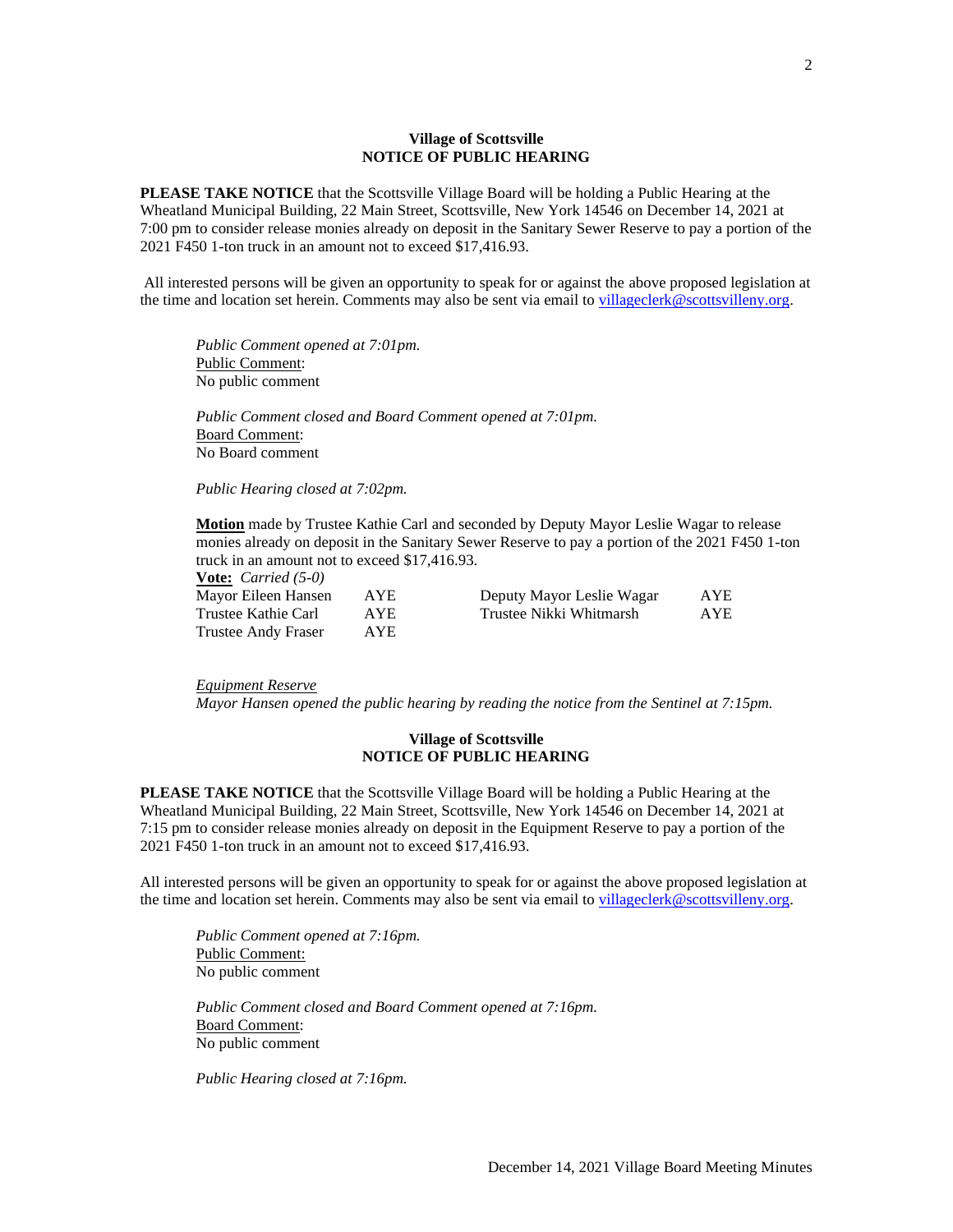**Motion** made by Deputy Mayor Leslie Wagar and seconded by Trustee Kathie Carl to release monies already on deposit in the Equipment Reserve to pay a portion of the 2021 F450 1-ton truck in an amount not to exceed \$17,416.93.

| <b>Vote:</b> <i>Carried</i> $(5-0)$ |      |                           |      |
|-------------------------------------|------|---------------------------|------|
| Mayor Eileen Hansen                 | AYE  | Deputy Mayor Leslie Wagar | AYE. |
| Trustee Kathie Carl                 | AYE. | Trustee Nikki Whitmarsh   | AYE. |
| Trustee Andy Fraser                 | AYE. |                           |      |

*Local Law 8-2021 Opt out marijuana dispensary.*

*Mayor Hansen opened the public hearing by reading the notice from the Sentinel at 7:30 pm.*

## **Village of Scottsville NOTICE OF PUBLIC HEARING**

**PLEASE TAKE NOTICE** that the Scottsville Village Board will be holding a Public Hearing at the Wheatland Municipal Building, 22 Main Street, Scottsville, New York 14546 on December 14, 2021 at 7:30 pm to consider Local Law 8-2021 to opt out of marijuana dispensary, action subject to a permissive referendum.

All interested persons will be given an opportunity to speak for or against the above proposed legislation at the time and location set herein. Comments may also be sent via email t[o villageclerk@scottsvilleny.org.](mailto:villageclerk@scottsvilleny.org)

## **Section 1. Legislative Intent**

It is the intent of this local law to opt the Village of Scottsville out of hosting retail cannabis dispensaries within its boundaries.

## **Section 2. Authority**

This local law is adopted pursuant to Cannabis Law § 131, which expressly authorizes cities and villages to opt-out of allowing retail cannabis dispensaries and/or on-site cannabis consumption establishments to locate and operate within their boundaries.

## **Section 3. Local Cannabis Retail Dispensary Opt-Out**

The Board of Trustees of the Village of Scottsville, County of Monroe hereby opts-out of allowing retail cannabis dispensaries from locating and operating within the boundaries of the Village of Scottsville.

## **Section 4. Severability**

If a court determines that any clause, sentence, paragraph, subdivision, or part of this local law or the application thereof to any person, firm or corporation, or circumstance is invalid or unconstitutional, the court's order or judgment shall not affect, impair, or invalidate the remainder of this local law, but shall be confined in its operation to the clause, sentence, paragraph, subdivision, or part of this local law or in its application to the person, individual, firm or corporation or circumstance, directly involved in the controversy in which such judgment or order shall be rendered.

## **Section 5. Effective date**

This local law shall take effect immediately upon filing with the Secretary of State. Pursuant to Cannabis Law § 131, this local law is subject to a permissive referendum and thus may not be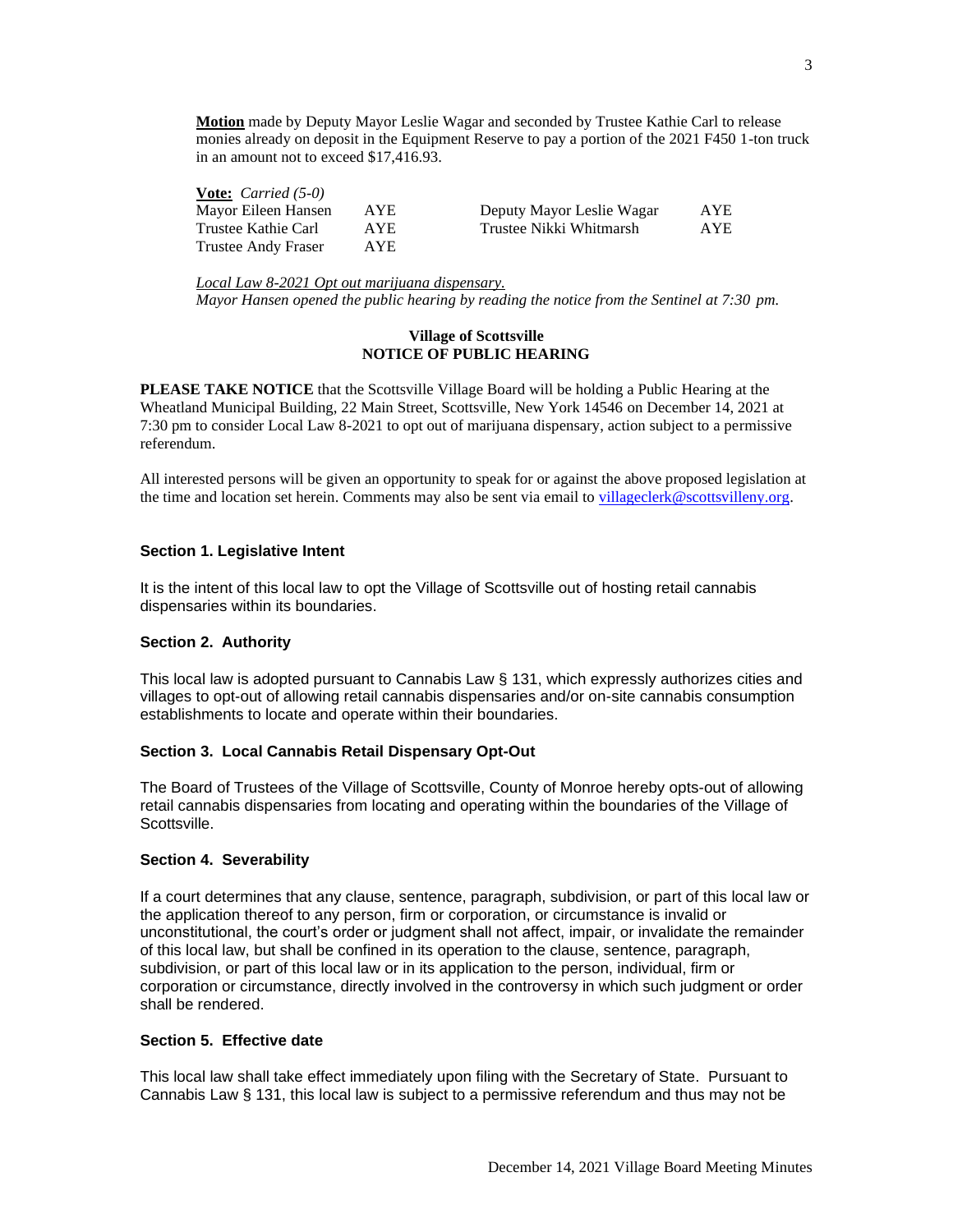filed with the Secretary of State until the applicable time period has elapsed to file a petition or a referendum has been conducted approving this local law.

### *Public Comment opened at 7:42pm and started by reading a summary of the law and process.*

#### Public Comment:

Lisa VenVertloh, 4 Beckwith Ave: In favor of shops not on-site locations, been to out of state shops and they are clean, require ID and no riff raff loitering outside the shops Steve Ely, 22 Diana Dr: in favor of both retail and onsite, benefits include medical use, tax revenue, bars are open late, this should be no different

Andrew Perez, 850 Wheatland Center Rd, in favor of both, do not take a "wait and see" if other towns get in first, that's where the potential owners will be looking to set up shop, Scottsville will miss out on an opportunity. If it is close to home locals won't drive under the influence.

### *Public Comment closed and Board Comment opened at 7:48pm.* Board Comment:

Trustee Fraser: In favor of a dispensary, it would make it safer than illegal marijuana, if the Board cannot vote to opt in, at least put it to a vote of the residents. Local entrepreneurs are already investigating locations. 11-24 states have already legalized marijuana, NY can learn from them. Trustee Carl: Even if we opt-in, there is no guarantee Scottsville will be picked for a location. What about parking? And concerned about the unknown regulations. Would like to see it on the ballot

Trustee Wagar: Agree that the state is slow to get the regulations set, would like to see how this plays out.

Trustee Whitmarsh: In favor of opting in for a dispensary but not the on-site establishment Mayor Hansen: Appreciate those who spoke, concerned about the unknow, if we opt-in we may not get one, Chili and Henrietta are much bigger, we have not heard from a lot of residents, would prefer to place this on the ballot.

Attorney Rzepka: The Board must wait til after January 1 to make the resolution to place it on the ballot.

*Public Hearing closed at 8:03pm.*

### **SEQR Determination Local Law 8-2021**

**Motion** made by Trustee Kathie Carl and seconded by Deputy Mayor Leslie Wagar that Local Law 8-2021, opting out of licensing and establishing retail cannabis dispensaries within the Village of Scottsville will make no significant impact on the environment in accordance with SEQRA.

| <b>Roll Call Vote:</b> <i>Carried</i> (5-0) |            |                           |      |
|---------------------------------------------|------------|---------------------------|------|
| Mayor Eileen Hansen                         | AYE        | Deputy Mayor Leslie Wagar | AYE. |
| Trustee Kathie Carl                         | AYE.       | Trustee Nikki Whitmarsh   | AYE. |
| Trustee Andy Fraser                         | <b>AYE</b> |                           |      |

#### **Local Law 8-2021**

**Motion** made by Deputy Mayor Leslie Wagar and seconded by Trustee Nikki Whitmarsh to adopt Local Law 8-2021 pursuant to Cannabis Law § 131 opting out of licensing and establishing retail cannabis dispensaries within the Village of Scottsville.

| <b>Roll Call Vote:</b> <i>Carried</i> (3-2) |      |                           |      |
|---------------------------------------------|------|---------------------------|------|
| Mayor Eileen Hansen                         | AYE  | Deputy Mayor Leslie Wagar | AYE. |
| Trustee Kathie Carl                         | AYE. | Trustee Nikki Whitmarsh   | NAY. |
| Trustee Andy Fraser                         | NAY  |                           |      |

*Local Law 9-2021 Opt out marijuana on-site consumption sites.*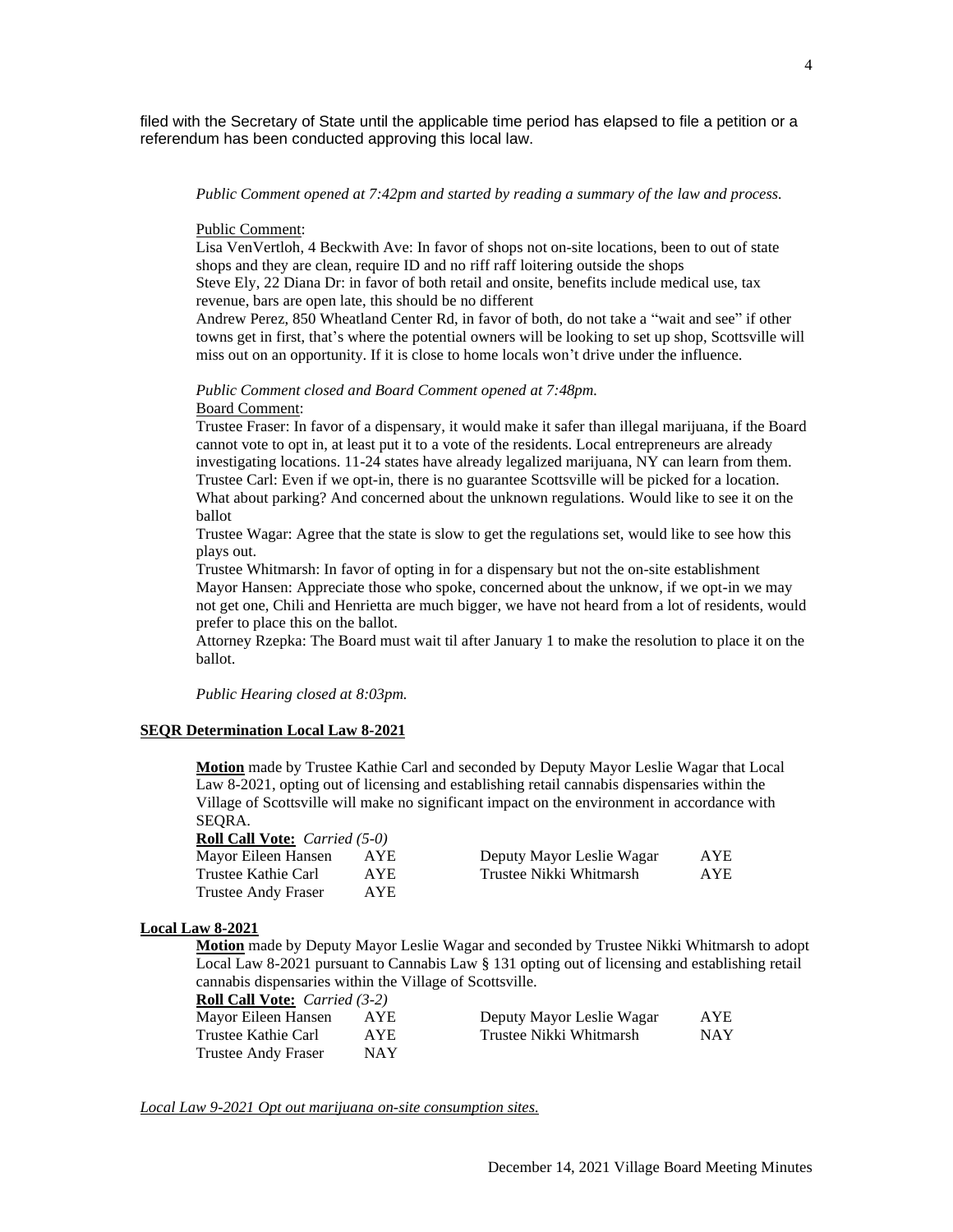*Mayor Hansen opened the public hearing by reading the notice from the Sentinel at 8:10pm.*

## **Village of Scottsville NOTICE OF PUBLIC HEARING**

**PLEASE TAKE NOTICE** that the Scottsville Village Board will be holding a Public Hearing at the Wheatland Municipal Building, 22 Main Street, Scottsville, New York 14546 on December 14, 2021 at 7:45 pm to consider Local Law 9-2021 to opt out of marijuana on-site consumption locations, action subject to a permissive referendum.

All interested persons will be given an opportunity to speak for or against the above proposed legislation at the time and location set herein. Comments may also be sent via email to [villageclerk@scottsvilleny.org.](mailto:villageclerk@scottsvilleny.org)

## **Section 1. Legislative Intent**

It is the intent of this local law to opt the Village of Scottsville out of hosting on-site cannabis consumption establishments within its boundaries.

## **Section 2. Authority**

This local law is adopted pursuant to Cannabis Law § 131, which expressly authorizes cities and villages to opt-out of allowing retail cannabis dispensaries and/or on-site cannabis consumption establishments to locate and operate within their boundaries.

## **Section 3. Local Cannabis On-Site Consumption Opt-Out**

The Board of Trustees of the Village of Scottsville, County of Monroe hereby opts-out of allowing on-site cannabis consumption establishments from locating and operating within the boundaries of the Village of Scottsville.

## **Section 4. Severability**

If a court determines that any clause, sentence, paragraph, subdivision, or part of this local law or the application thereof to any person, firm or corporation, or circumstance is invalid or unconstitutional, the court's order or judgment shall not affect, impair, or invalidate the remainder of this local law, but shall be confined in its operation to the clause, sentence, paragraph, subdivision, or part of this local law or in its application to the person, individual, firm or corporation or circumstance, directly involved in the controversy in which such judgment or order shall be rendered.

## **Section 5. Effective date**

This local law shall take effect immediately upon filing with the Secretary of State. Pursuant to Cannabis Law § 131, this local law is subject to a permissive referendum and thus may not be filed with the Secretary of State until the applicable time period has elapsed to file a petition or a referendum has been conducted approving this local law.

*Public Comment opened at 8:13pm.* Public Comment: No public comment

*Public Comment closed and Board Comment opened at 8:13pm.*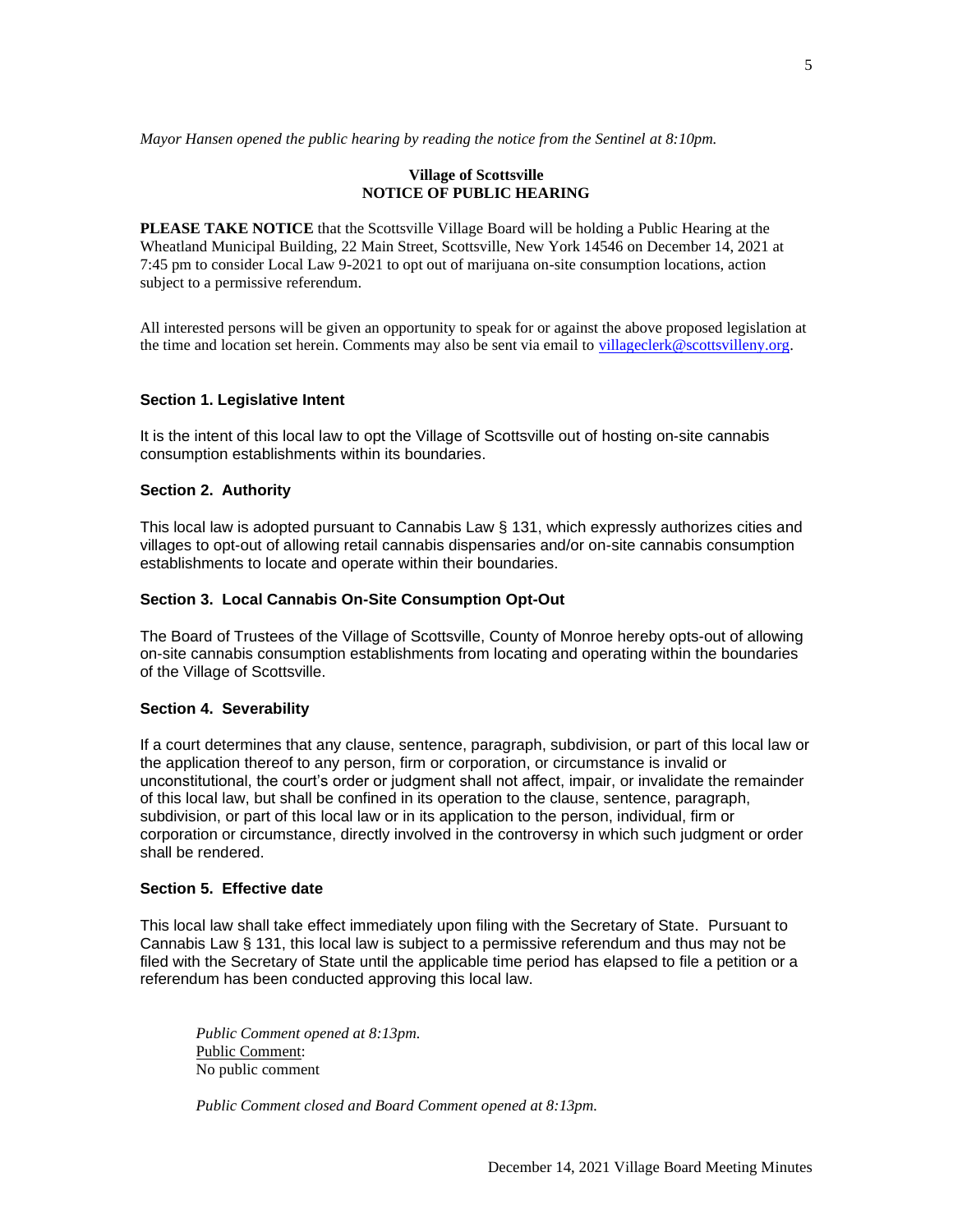Board Comment: No Board comment

*Public Hearing closed at 8:14pm.*

#### **SEQR Determination Local Law 9-2021**

**Motion** made by Deputy Mayor Leslie Wagar and seconded by Trustee Kathie Carl that Local Law 9-2021, opting out of licensing and establishing on-site cannabis consumption establishments within the Village of Scottsville will make no significant impact on the environment in accordance with SEQRA.

| <b>Roll Call Vote:</b> <i>Carried</i> (5-0) |            |                           |            |
|---------------------------------------------|------------|---------------------------|------------|
| Mayor Eileen Hansen                         | AYE        | Deputy Mayor Leslie Wagar | <b>AYE</b> |
| Trustee Kathie Carl                         | AYE.       | Trustee Nikki Whitmarsh   | AYE.       |
| Trustee Andy Fraser                         | <b>AYE</b> |                           |            |

## **Local Law 9-2021**

**Motion** made by Trustee Kathie Carl and seconded by Deputy Mayor Leslie Wagar to adopt Local Law 9-2021 adopted pursuant to Cannabis Law § 131 opting out of licensing and establishing onsite cannabis consumption establishments within the Village of Scottsville.

| <b>Roll Call Vote:</b> <i>Carried</i> (5-0) |      |                           |     |
|---------------------------------------------|------|---------------------------|-----|
| Mayor Eileen Hansen                         | AYE. | Deputy Mayor Leslie Wagar | AYE |
| Trustee Kathie Carl                         | AYE. | Trustee Nikki Whitmarsh   | AYE |
| Trustee Andy Fraser                         | AYE. |                           |     |

#### **Reports - Attorney Thomas Rzepka**

No report

#### **Department Reports**

#### **Building Inspector/Code Enforcement Officer**

Building Department:

35 Main Street has been approved for a special use permit by the Planning /Zoning Board. The property will be used for office purposes on the main floor, second floor will be short term rental /Air BNB. Will be working with the new owner on required building permits.

Plans sent over to the Planning Board for January for 711 North Rd, 5,000sqft warehouse expansion.

Working on closing out permits for the year and sending my annual report to the Assessors office, for tax purposes.

#### Fire Marshal:

Fire Department referrals for two properties in the village regarding the unsafe use of a residential generator. Another for a hording condition. Working with the homeowners on a safe resolution to these Matters. (left out addresses do to the Homeowners privacy.) Fire damaged building located in Briarwood Place Apts has been torn down and the new construction is well underway.

## Code Enforcement:

Sending letters to repeat violations of parking in the lawns within the Village. Numerous complaints from residents regarding, the noise/smell issues from Heany Industries. Working with the site manager to see if any manufacturing processes have changed lately.

## **DPW – Ken Bohn & Todd Schwasman**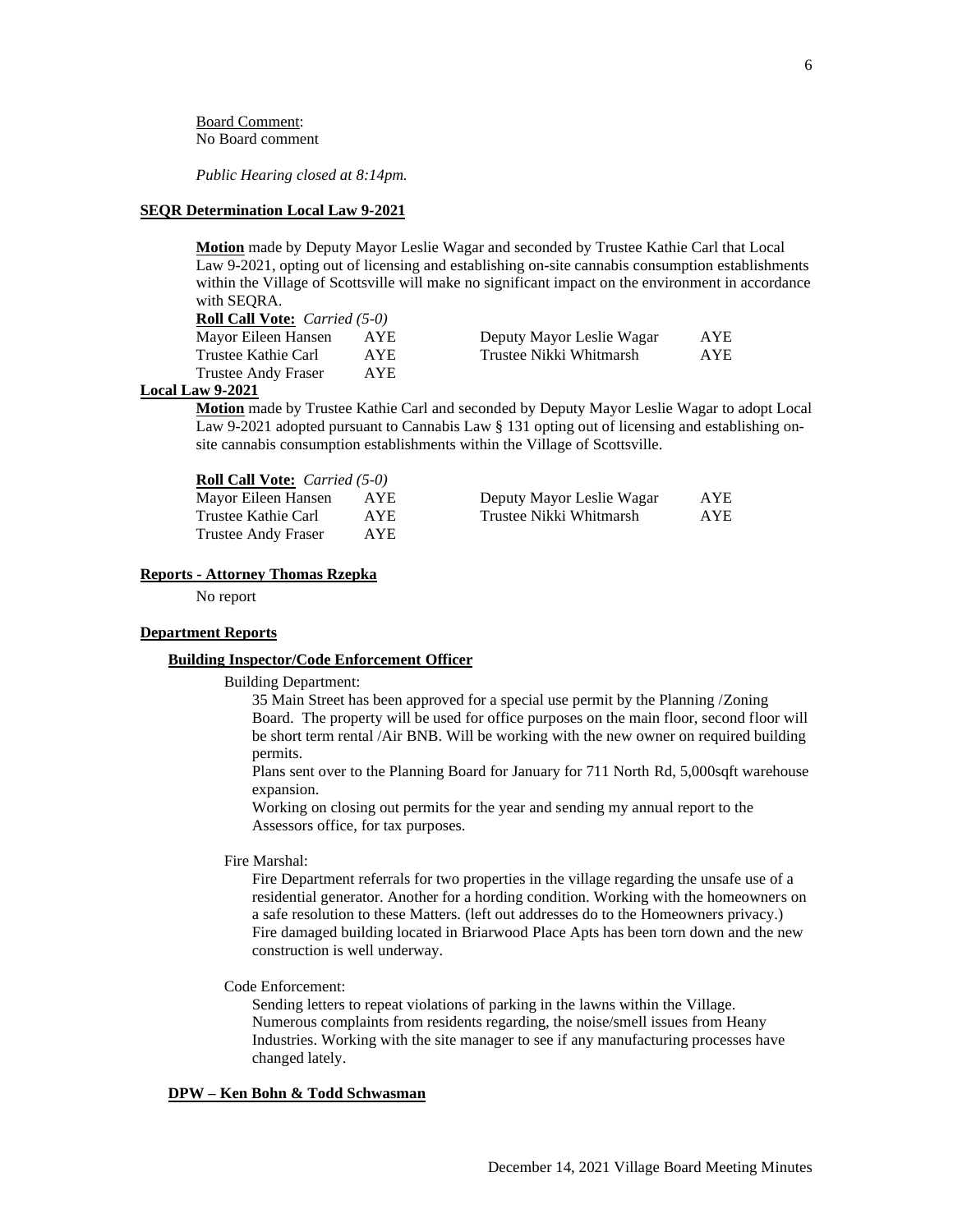- Storm assessment and cleanup
- Will do one more leaf pick up because of the winds, then both leafers will be off the trucks
- Johnson Park floor was started this week
- Plows are ready
- Shop clean up
- Shop cleanup

## **Treasurer – Katie Garner**

# *Pay Bills:*

**Motion** made by Trustee Kathie Carl and seconded by Deputy Mayor Leslie Wagar to approve payables on the AP Check Register Report through December 14, 2021 and prepaid bills with General Payables totaling *\$72,244.96*.

| <b>Vote:</b> <i>Carried</i> $(5-0)$ |      |
|-------------------------------------|------|
| Mayor Eileen Hansen                 | AYE. |
| Trustee Kathie Carl                 | AYE. |
| <b>Trustee Andy Fraser</b>          | AYE. |

| Mayor Eileen Hansen AYE |      | Deputy Mayor Leslie Wagar | AYE        |
|-------------------------|------|---------------------------|------------|
| Trustee Kathie Carl     | AYE. | Trustee Nikki Whitmarsh   | <b>AYE</b> |

## *Treasurers Report:*

### **Expenses:**

|          | <b>Overspent Lines</b>        | Whv?                       |
|----------|-------------------------------|----------------------------|
| A.5110.2 | <b>Street Maint Equipment</b> | 1-ton submitting for CHIPs |
| G.8120.2 | Sanitary Sewers Equipment     | 1-ton (Public Hearing)     |

# **Updates:**

Received 3rd Quarter Monroe County Sales Tax for an amount of \$154,995.13 compared to Q3 2020 - \$138,788.98 on track to exceed budgeted revenue Starting 2022-23 Budget Prep

Budget Item - KVS Cloud Conversion \$75K - KVS Server Migration \$3K

| <b>ARPA</b> Expenses            | Planned<br><b>Expenses</b> | Paid to date   |
|---------------------------------|----------------------------|----------------|
| Phone System Cloud Conversion   | 1,080.00<br>\$             | 1,080.00       |
| <b>Johnson Park Flooring</b>    | 11,200.00                  |                |
| <b>Johnson Park Furnishings</b> |                            |                |
| Chairs                          | 1,269.12                   | 1,269.12       |
| Tables                          | 1,340.00                   | 537.08         |
| Racks                           | 575.68                     | 575.68         |
|                                 | 15,464.80                  | \$<br>3,461.88 |

*Budget Workshop Dates* January 18, 2022 February 15, 2022 February 22, 2022

# **Clerk – Anne Hartman**

*IT Support*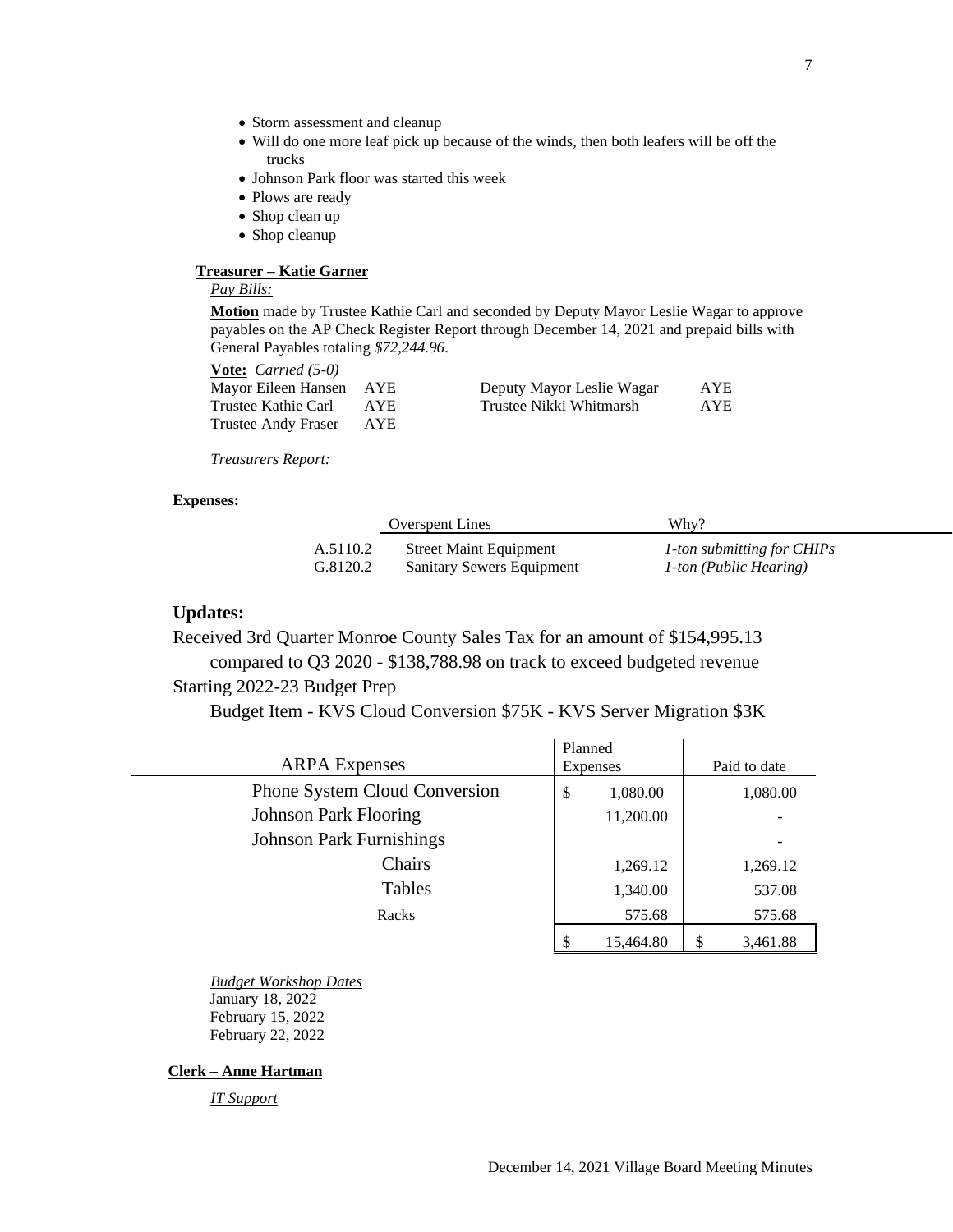SkyPort and PinPoint Group giving us quotes for IT service contract to offer more protection

#### *Office Copier*

**Motion** made by Deputy Mayor Leslie Wagar and seconded by Trustee Nikki Whitmarsh to allow the mayor to sign the Xerox AltaLink 8035 Color Printer/Scanner/Copier 60 month lease agreement with BXI Consultants, Inc.

**Vote:** *Carried (5-0)* Mayor Eileen Hansen AYE Deputy Mayor Leslie Wagar AYE Trustee Kathie Carl AYE Trustee Nikki Whitmarsh AYE Trustee Andy Fraser AYE

*Sexual Harassment Training*

### **Trustee Reports:**

Deputy Mayor Leslie Wagar – Communications COVID test kit dispersal went well, thank you to the Town and Supervisor Dobson for there work

Trustee Andy Fraser – Grants No report

Trustee Nikki Whitmarsh – Planning Board/Zoning Board of Appeals 2 Genesee St looking for a zoning variance 35 Main St. was issued a special use permit for offices on the first floor and Air BnB on the second with off street parking Trustee Kathie Carl - Finance Will be working with Katie on the budget

#### **Mayor's Reports - Eileen Hansen**

Banners and flags are down and snowflakes are up. Governor Hochul implemented a mask mandate

## **Old Business**

No old business

### **New Business**

National Neighborhood Watch: MCSO Deputy Chambry will attend the January meeting to give information to the residents, a Neighborhood Watch is supported by residents

COVID plan for garbage and recycling and snowplowing if the DPW is out with COVID and cannot cover the services. The Town of Wheatland will help with the plowing and the Town of Caledonia will help with garbage. We need to work on a policy for the employees.

*Schedule Public Hearing Local Law 1-2022*

**Motion** made by Trustee Andy Fraser and seconded by Trustee Kathie Carl to set a Public Hearing for Tuesday, January 11, 2022, at 7:00 pm to consider Local Law 1-2022 to amend Chapter 162-13 B(1) Article III, Stopping, standing and parking as follows:

One-hour parking on the south side of Beckwith Avenue from a point 100 feet west of the west wall of the Thomas J. Connor School to a point 100 feet east of the east wall of such school.

**Vote:** *Carried (5-0)*

Mayor Eileen Hansen AYE Deputy Mayor Leslie Wagar AYE